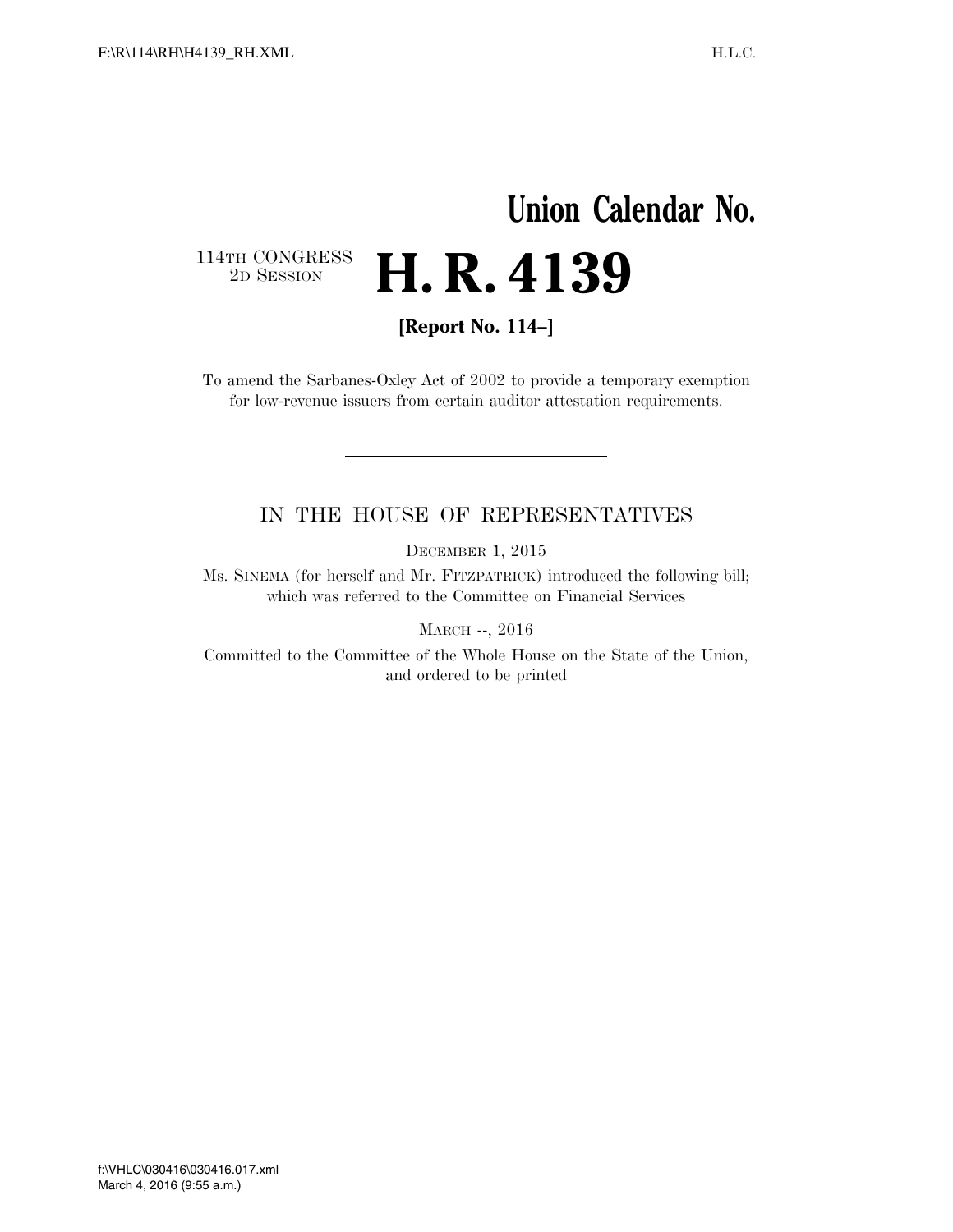## **A BILL**

To amend the Sarbanes-Oxley Act of 2002 to provide a temporary exemption for low-revenue issuers from certain auditor attestation requirements.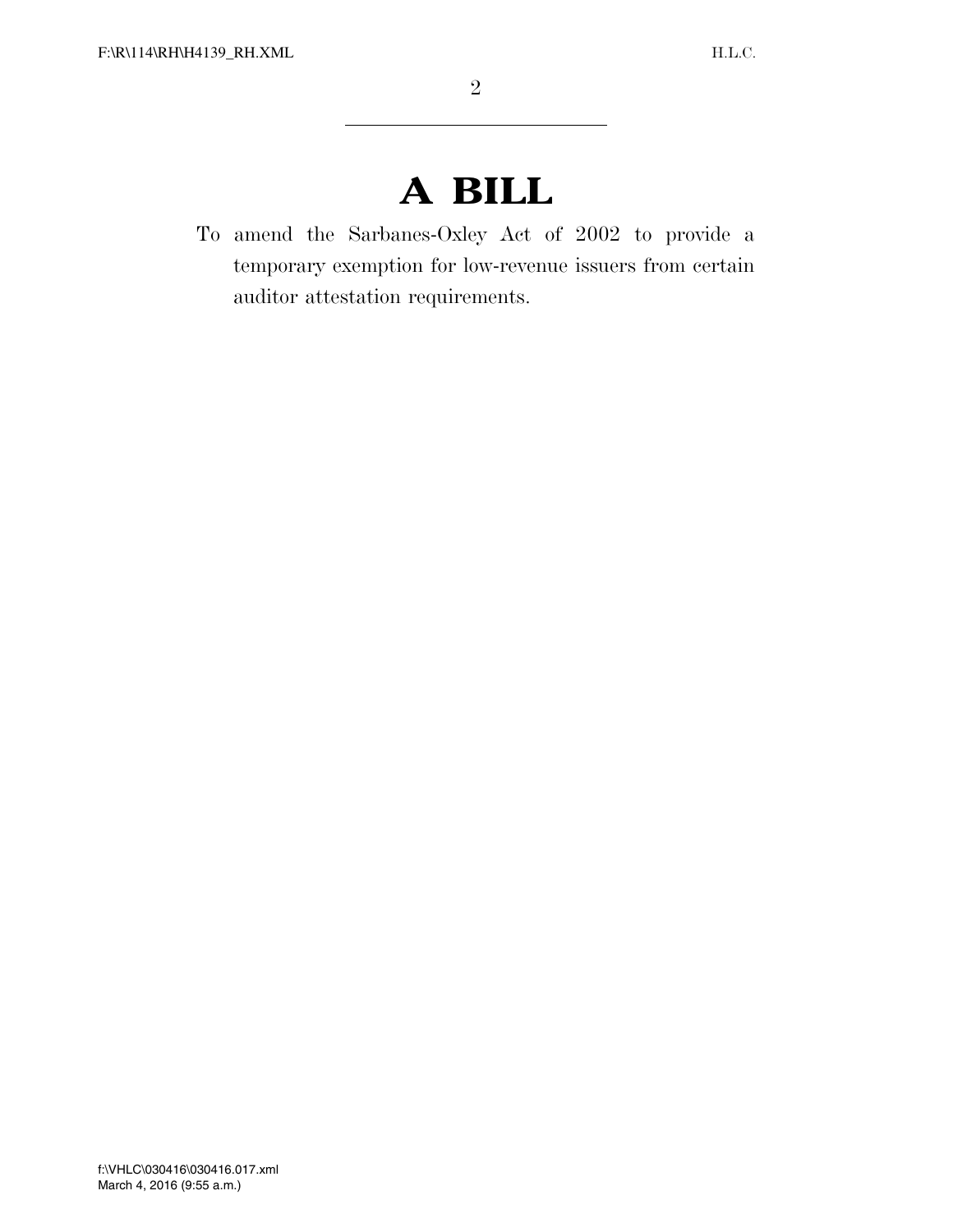*Be it enacted by the Senate and House of Representa- tives of the United States of America in Congress assembled,*  **SECTION 1. SHORT TITLE.**  This Act may be cited as the ''Fostering Innovation Act of 2015''. **SEC. 2. TEMPORARY EXEMPTION FOR LOW-REVENUE ISSUERS.**  Section 404 of the Sarbanes-Oxley Act of 2002 (15 U.S.C. 7262) is amended by adding at the end the fol- lowing: 11 "(d) TEMPORARY EXEMPTION FOR LOW-REVENUE ISSUERS.— ''(1) LOW-REVENUE EXEMPTION.—Subsection (b) shall not apply with respect to an audit report prepared for an issuer that— "(A) ceased to be an emerging growth company on the last day of the fiscal year of the issuer following the fifth anniversary of the date of the first sale of common equity securi- ties of the issuer pursuant to an effective reg- istration statement under the Securities Act of 1933;  $\langle$  (B) had average annual gross revenues of less than \$50,000,000 as of its most recently completed fiscal year; and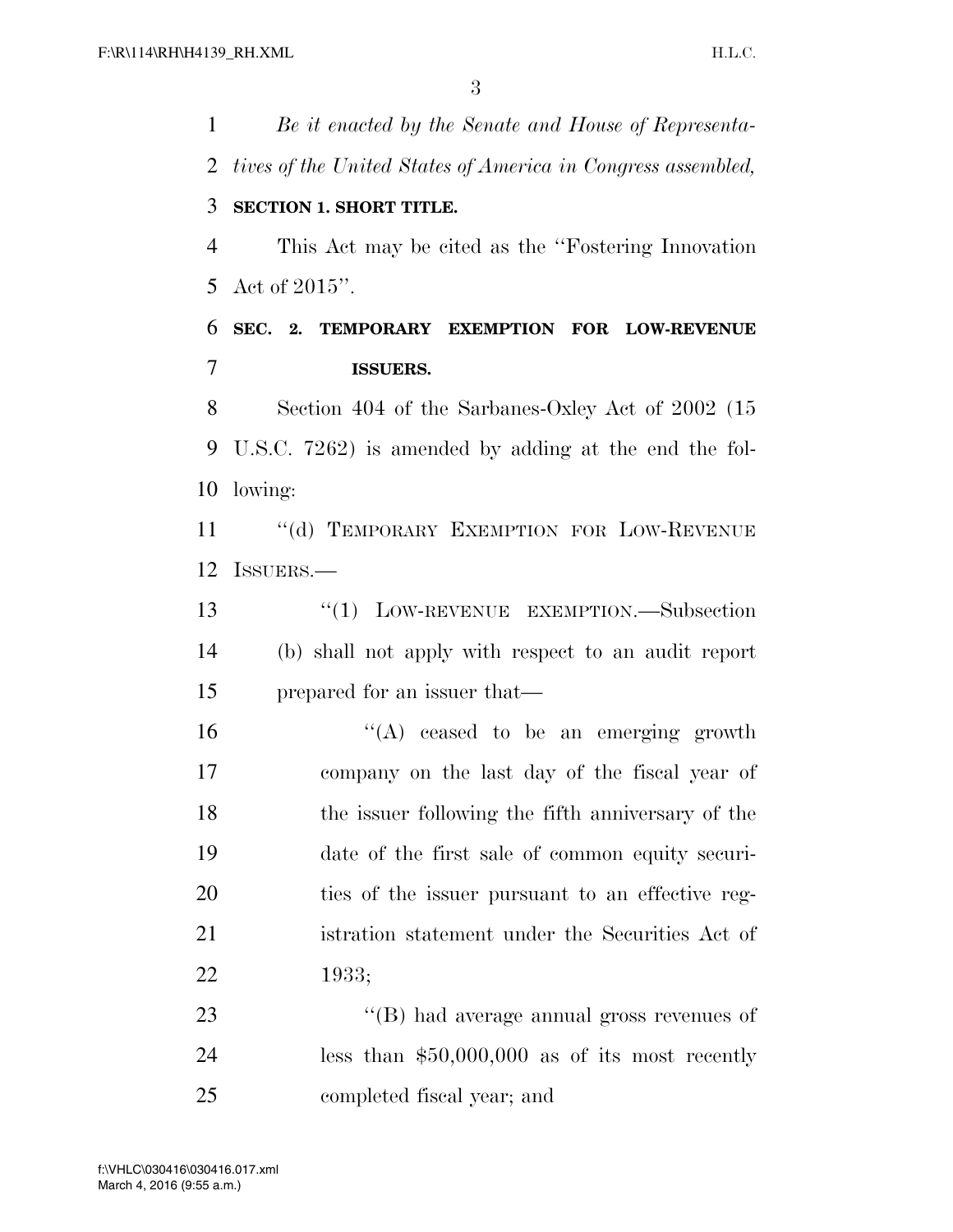| $\mathbf{1}$   | $\lq\lq$ (C) is not a large accelerated filer.       |
|----------------|------------------------------------------------------|
| $\overline{2}$ | (2)<br>EXPIRATION OF TEMPORARY<br><b>EXEMP-</b>      |
| 3              | TION.—An issuer ceases to be eligible for the exemp- |
| $\overline{4}$ | tion described under paragraph (1) at the earliest   |
| 5              | $of$ —                                               |
| 6              | "(A) the last day of the fiscal year of the          |
| $\overline{7}$ | issuer following the tenth anniversary of the        |
| 8              | date of the first sale of common equity securi-      |
| 9              | ties of the issuer pursuant to an effective reg-     |
| 10             | istration statement under the Securities Act of      |
| 11             | 1933;                                                |
| 12             | "(B) the last day of the fiscal year of the          |
| 13             | issuer during which the average annual gross         |
| 14             | revenues of the issuer exceed $$50,000,000$ ; or     |
| 15             | $\lq\lq$ (C) the date on which the issuer becomes    |
| 16             | a large accelerated filer.                           |
| 17             | "(3) DEFINITIONS.—For purposes of this sub-          |
| 18             | section:                                             |
| 19             | "(A) AVERAGE ANNUAL GROSS REVE-                      |
| 20             | NUES.—The term 'average annual gross reve-           |
| 21             | nues' means the total gross revenues of an           |
| 22             | issuer over its most recently completed three        |
| 23             | fiscal years divided by three.                       |
| 24             | "(B) EMERGING GROWTH COMPANY.—The                    |
| 25             | term 'emerging growth company' has the mean-         |